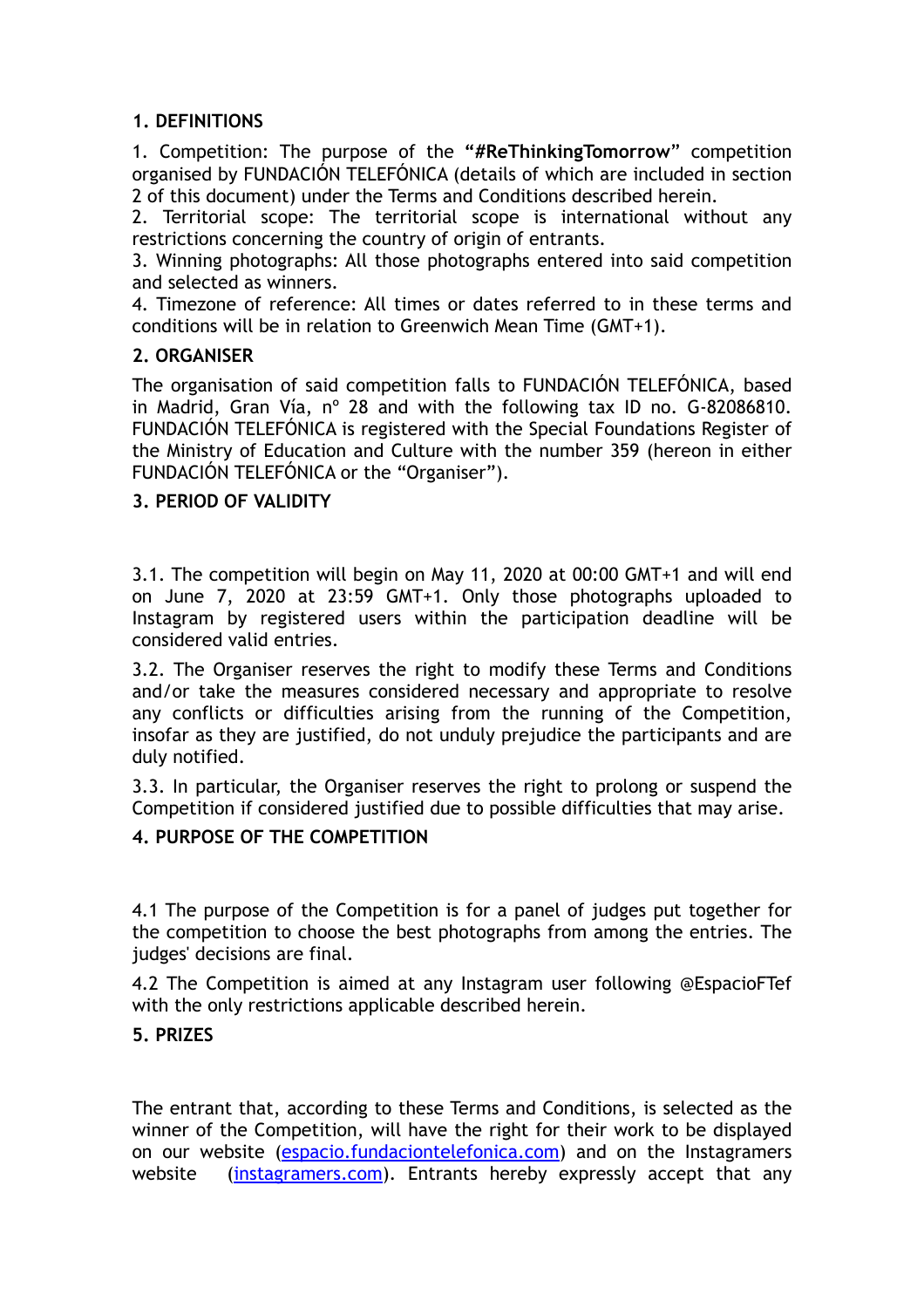subsequent verification of a breach of these Terms and Conditions on their part gives FUNDACIÓN TELEFÓNICA the right to disqualify the winner, with the resulting loss of status as such, and leading to FUNDACIÓN TELEFÓNICA removing their photographs, without implying any right to compensation.

# **6. CONDITIONS FOR ENTRANTS**

6.1 Entrants must be registered Instagram users. Furthermore, entrants must be followers of @EspacioFTef on Instagram.

6.2 Entrants who are underage in their respective jurisdiction must provide written permission from parents, guardians or legal representatives in order to participate in the competition - and if selected, accept the prize addressed to contacto@fundaciontelefonica.com. If any conflict arises between the applicable legislation of the country the winner is resident of and these Terms and Conditions, the Organiser will do its utmost to reconcile both sets of regulations with its legal representatives, with the aim of allowing the winner to accept the prize.

6.3. Any persons taking part in the organisation of the Competition, or in the employ of the Organiser, or that of any company acting in collaboration with the Organiser, its subsidiaries, or any of the family, relatives, spouses or common law spouses of said employees are excluded from entering the Competition.

6.4 Entering the Competition is free of charge.

6.5 Any breach of the Competition's Terms and Conditions on behalf of entrants will automatically render the entry null and void. Likewise, any false statements, grounds to suspect a false identity or address has been provided and/or breach of third party intellectual property rights will lead to immediate disqualification of the entrant, and if necessary, the loss of winning status and removal of the photographs.

6.6 Express acceptance of these terms and conditions is necessary to enter the Competition, and therefore to opt to win the prize.

6.7 The Competition will not accept entries with the following:

Photographs in breach of third party industrial or intellectual property rights.

Photographs which copy a image recognisably pertaining to third parties without their consent.

Blurred and/or unfocused images or with any other defects.

Photographs deemed by the Organiser to be in bad taste or offensive.

Photographs in breach of current legislation.

Photographs including sexual content, nudity, political or religious appeals or which are considered racist, discriminatory or which may cause offense to individuals or groups.

Photographs that impinge upon child or youth protection laws or individuals' rights to dignity and honor.

Photographs invading the privacy of third parties.

Photographs which depict, induce, encourage or incite criminal, violent or degrading behavior of any kind.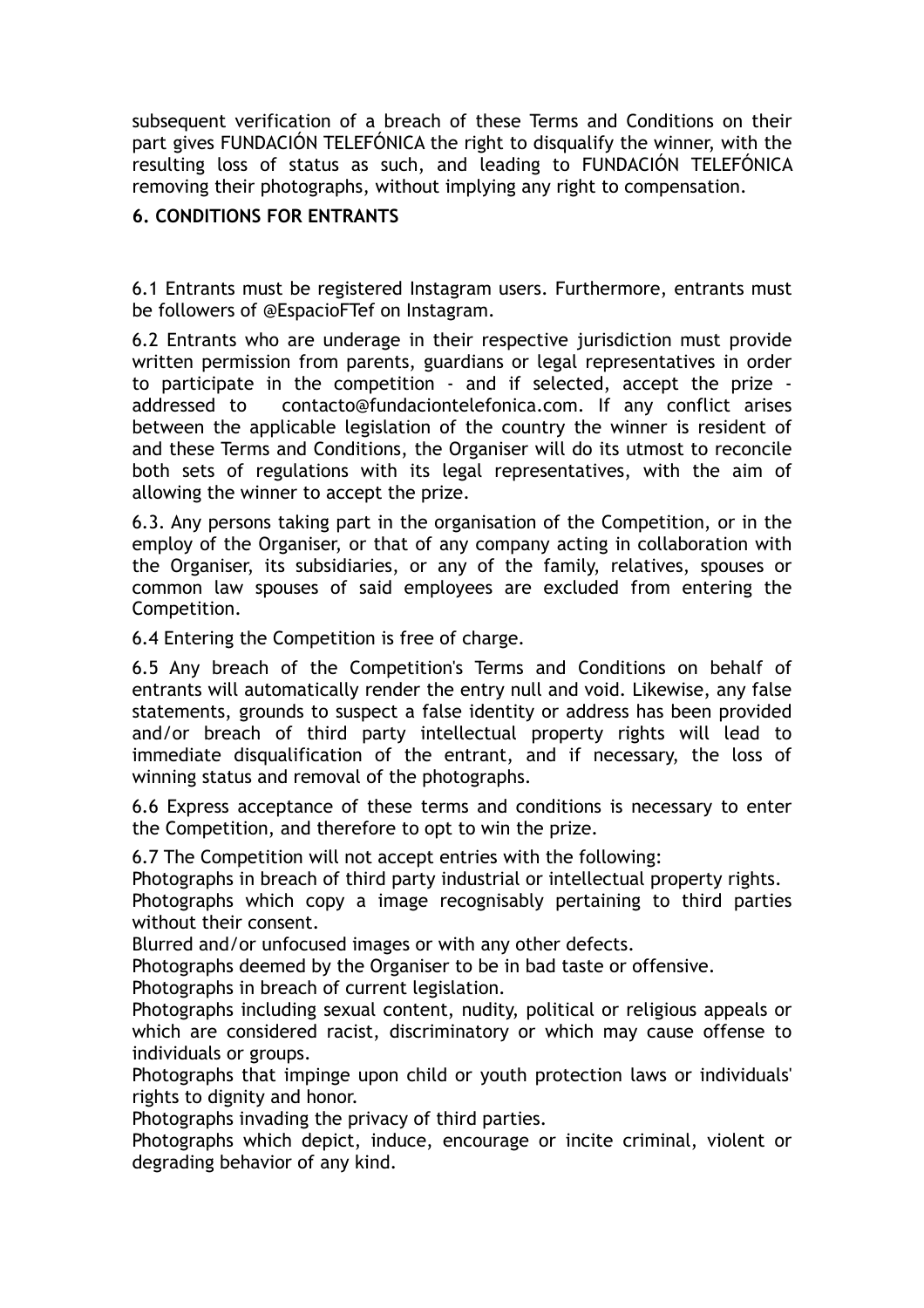Photographs whose files contain computer viruses or any other type of computer code, file or program designed to interrupt, destroy, restrict or in any way effect the functioning of any software, hardware or telecommunications equipment.

The Organiser reserves the right to apply said restrictions at its own discretion and exclude any photograph from the Competition that it considers to be in violation.

# **7. HOW TO PARTICIPATE**

7.1. Any entry that does not comply with the system set forth for participation or with these Terms and Conditions will not be accepted.

7.2 Each registered user will be able to enter as many photographers as they wish on Instagram and tag them "**#ReThinkingTomorrow**": The photographs should comply with the required format and technical characteristics in order for them to be displayed on our website and on the Instragramers website. Said characteristics are as follows:

## **8. SELECTING THE WINNERS**

8.1 Winning entries will be selected from all the photographs uploaded on Instagram and tagged within the established deadline. On conclusion of the Competition a panel of expert judges will select the 50 best photographs to be exhibited along with the photographer's name.

8.2 The panel of judges charged with selecting the winning entries will be appointed by the Organiser, aiming to include persons with a significant contribution to the arts, communication and new technologies.

8.3 The Judges will select, from all the entries, those photographs that best meet the Competition's criteria, bearing in mind quality, creativity and originality of the entered works.

8.4 The Judges' decision will be made on the week of the June 12, 2020, and from the moment of its announcement will be final.

8.5 The Organiser is authorised to resolve at its absolute discretion any circumstances not covered by these Terms and Conditions regarding the system for choosing the winning entries.

8.6 The Judges' decision announcing the winners will be published on the Espacio Fundación Telefónica website as well as on social media within 48 hours of the Judges' decision.

## **9. PRESENTATION OF PRIZES**

9.1 The Organiser shall contact the winners within a period of 48 hours following the announcement of the Judges' decision.

9.2 The winners must confirm their acceptance of the prize (the right to have their work exhibited at the Fundación Telefónica) within a period of 24 hours.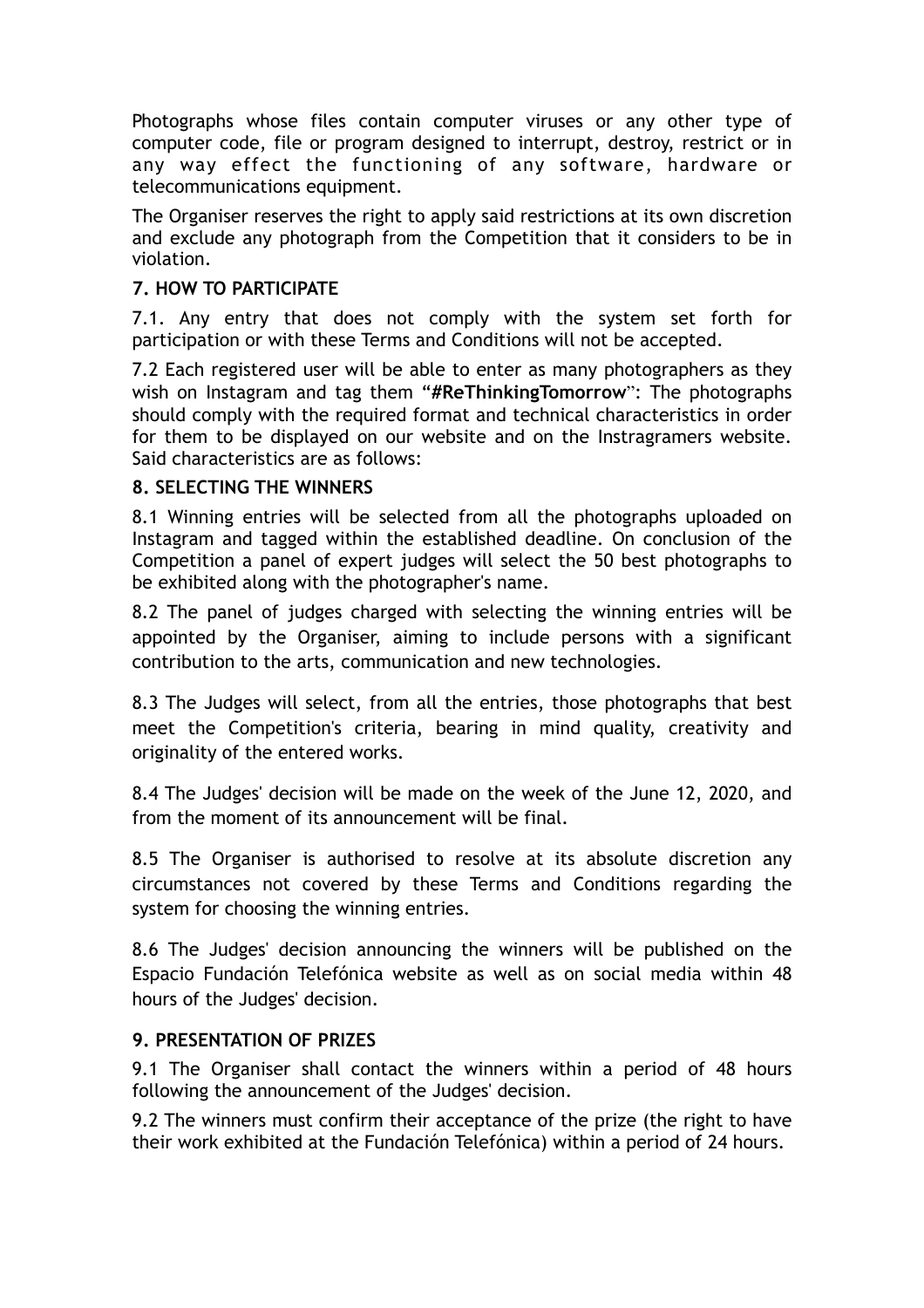9.3 Entrants' identity may be checked, if necessary, by providing official identity documents of their corresponding countries.

9.4 If the winning entrant does not accept the prize within the stated deadline, acceptance is not provided for reasons beyond the control of the Organiser, the entrant is found in breach of the Terms and Conditions or the entrant refuses the prize, the Organiser reserves the right to declare the prize void or to select another entry as winner.

9.5 The prize is subject to these Terms and Conditions and cannot be substituted. If the winning entrant does not wish for their work to be exhibited at the Espacio Fundación Telefónica, no alternative prize will be offered. The prize is personal and non-transferable and only the entrant's name will appear.

## **10. INTELLECTUAL PROPERTY AND IMAGE RIGHTS**

10.1. Each entrant in the Competition guarantees that he/she is the owner of the intellectual and industrial property rights of the work submitted to the Competition. The Organiser shall not be held responsible for any breach of regulations or third party rights committed by entrants in the course of the Competition, and entrants assume their obligation to hold the Organiser, its subsidiaries, employees or any other legal entities or individuals involved in the Competition harmless of any liability.

10.2. If photographs display a recognisable likeness of persons, the Organiser reserves the right to request, and therefore the entrant provide, a letter signed by said persons authorising their likeness to be used, and proving their identity.

10.3. Entrants agree to assign rights of any work entered in the Competition to the Organiser, including rights to use, disseminate, exhibit, publicly broadcast, divulge or reproduce, including the right to transform to any media necessary for the publicity or promotional needs of the Organiser (always for non-profit making purposes). Said assignment is granted, non-exclusively, with no territorial restrictions and for an indefinite period of time as of the uploading of the photograph with the hashtags mentioned above, as the entrant is considered to be competing with this publication.

10.4. On acceptance of the prise, entrants automatically give their consent for the use of their image and name by the Organiser in publicity or promotion of FUNDACIÓN TELEFÓNICA's activities in any media, specifically in printed media, radio, television, mobile devices or the on Internet, always for non-profit making purposes as stated in the previous point.

### **11. EXCLUSION AND RESTRICTION OF LIABILITY**

11.1 The Organiser reserves the right to remove any entrants from the Competition who:

- do not comply with the conditions set forth in the Terms and Conditions
- in accordance with applicable legislation, are in breach of third party rights or any other civil, criminal or administrative legislation or of any other kind.
- have provided false, inexact, incomplete or obsolete information.